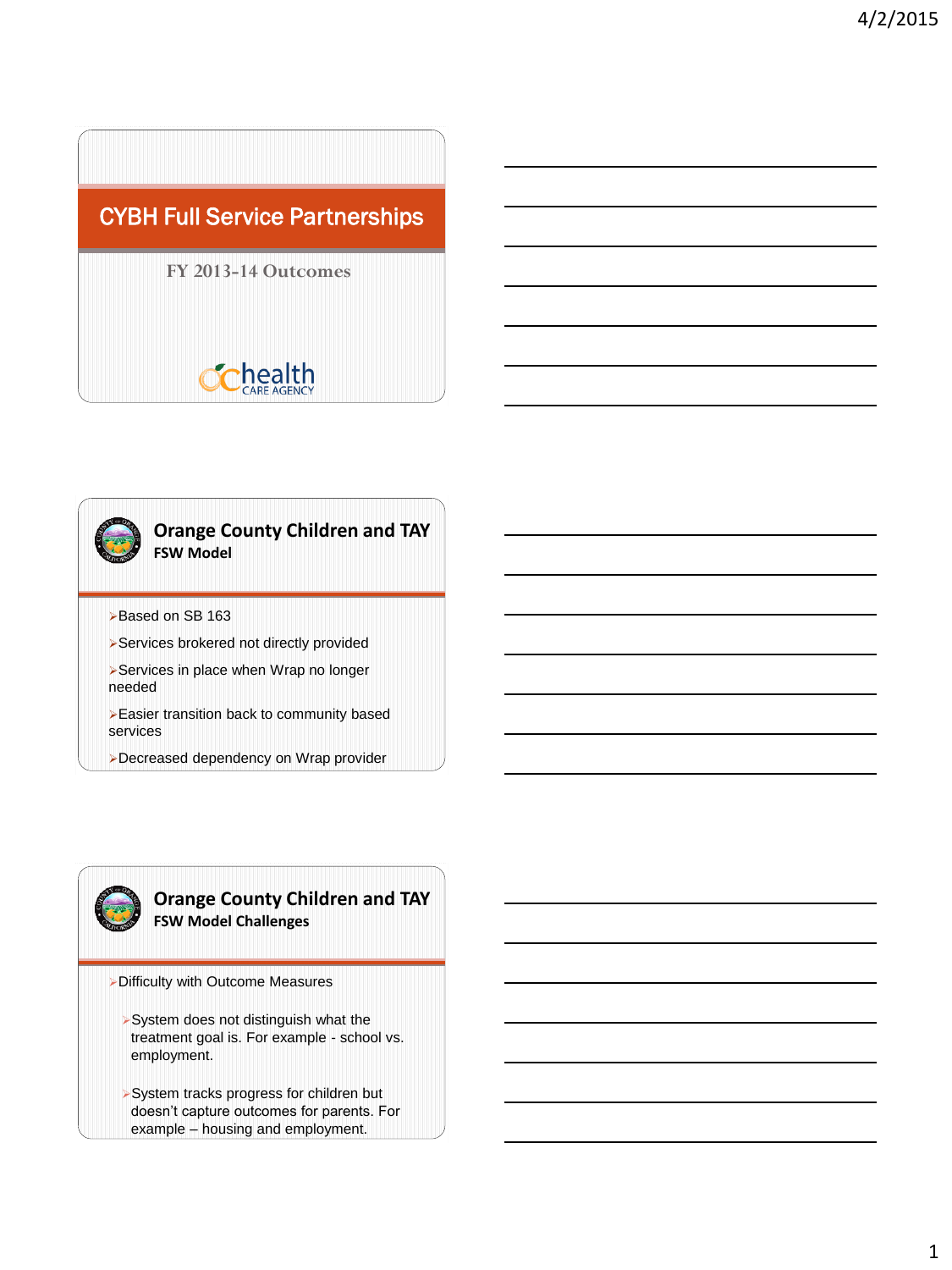### **The Problem of Recovery For Children and TAY**

- Recovery is a concept that served the target populations of AB2034 and seems to provide a meaningful framework for many SMI adults.
- Recovery is a difficult concept for those dealing with children and youth because recovery implies a skill or level of functioning that has been attained and then lost (due to mental illness/co-occurring disorders) and that effective programming will restore the individual to the previous level of functioning.
- SED children and SMI youth have never attained the skill and need assistance in identifying what skills need to be developed and how best to attain them.

| <b>FSP Specifics</b>                       |                            |                                                            |              |
|--------------------------------------------|----------------------------|------------------------------------------------------------|--------------|
| <b>PROGRAM</b>                             | <b>AGE</b><br><b>RANGE</b> | <b>FOCUS</b>                                               | <b>SLOTS</b> |
| <b>STAY</b>                                | $18-25 \text{ V}$ o        | SMI at risk of homelessness                                | 228          |
| <b>RENEW</b>                               | $0 - 18$ y/o               | SED at risk of homelessness                                | 172          |
| <b>FOCUS</b>                               | $0 - 25y/6$                | SED/SMI culturally or<br>linguistically isolated           | 50           |
| <b>YOW</b>                                 | $14 - 25 \sqrt{0}$         | SED/SMI history of<br>rehabilitation efforts in<br>custody | 100          |
| Collaborative $5-25 \text{ y/o}$<br>Courts |                            | SED/SMI dual jurisdiction,<br><b>Truancy or Drug Court</b> | 140          |
| <b>TOTAL</b>                               |                            |                                                            | 690          |





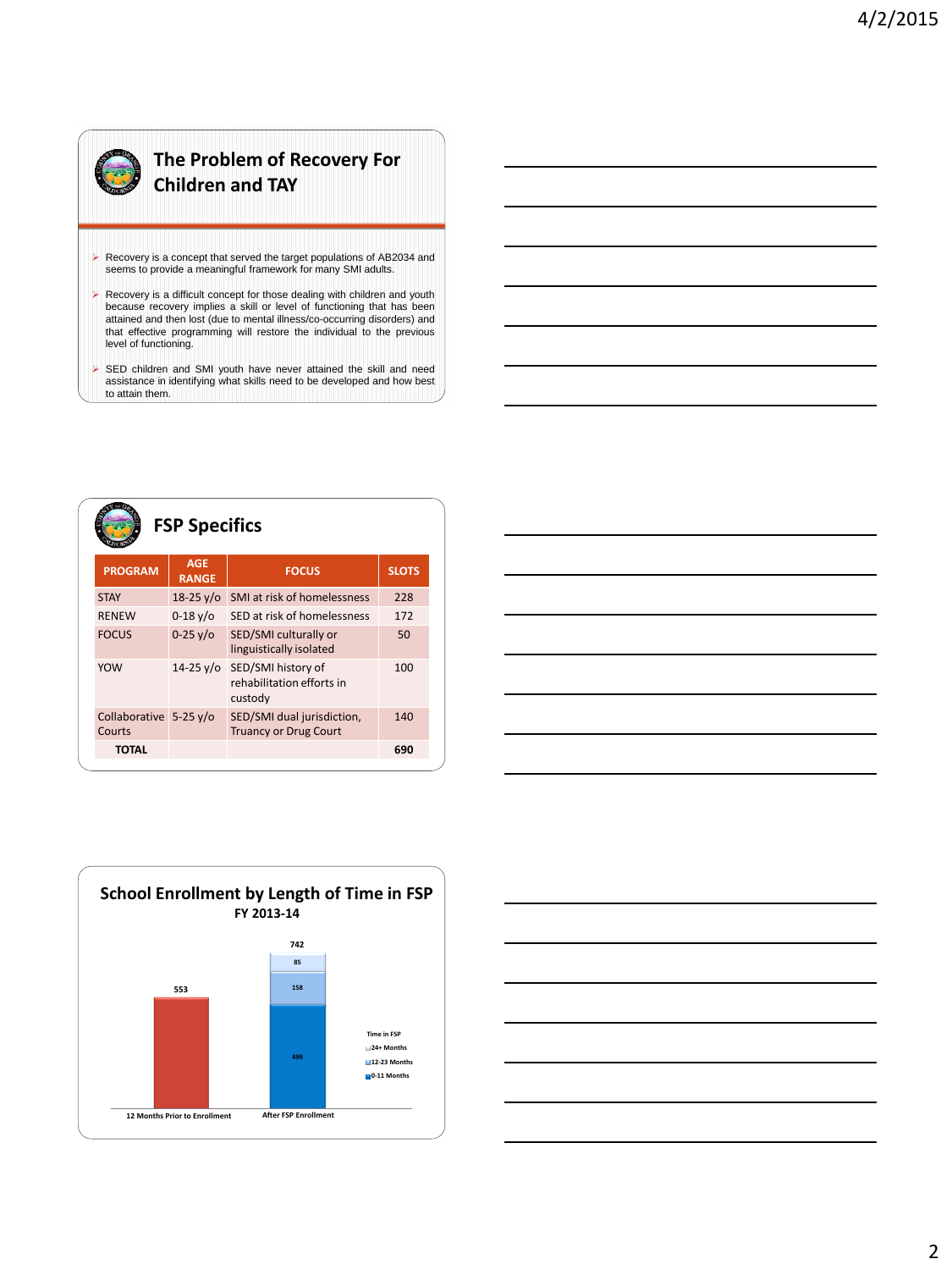